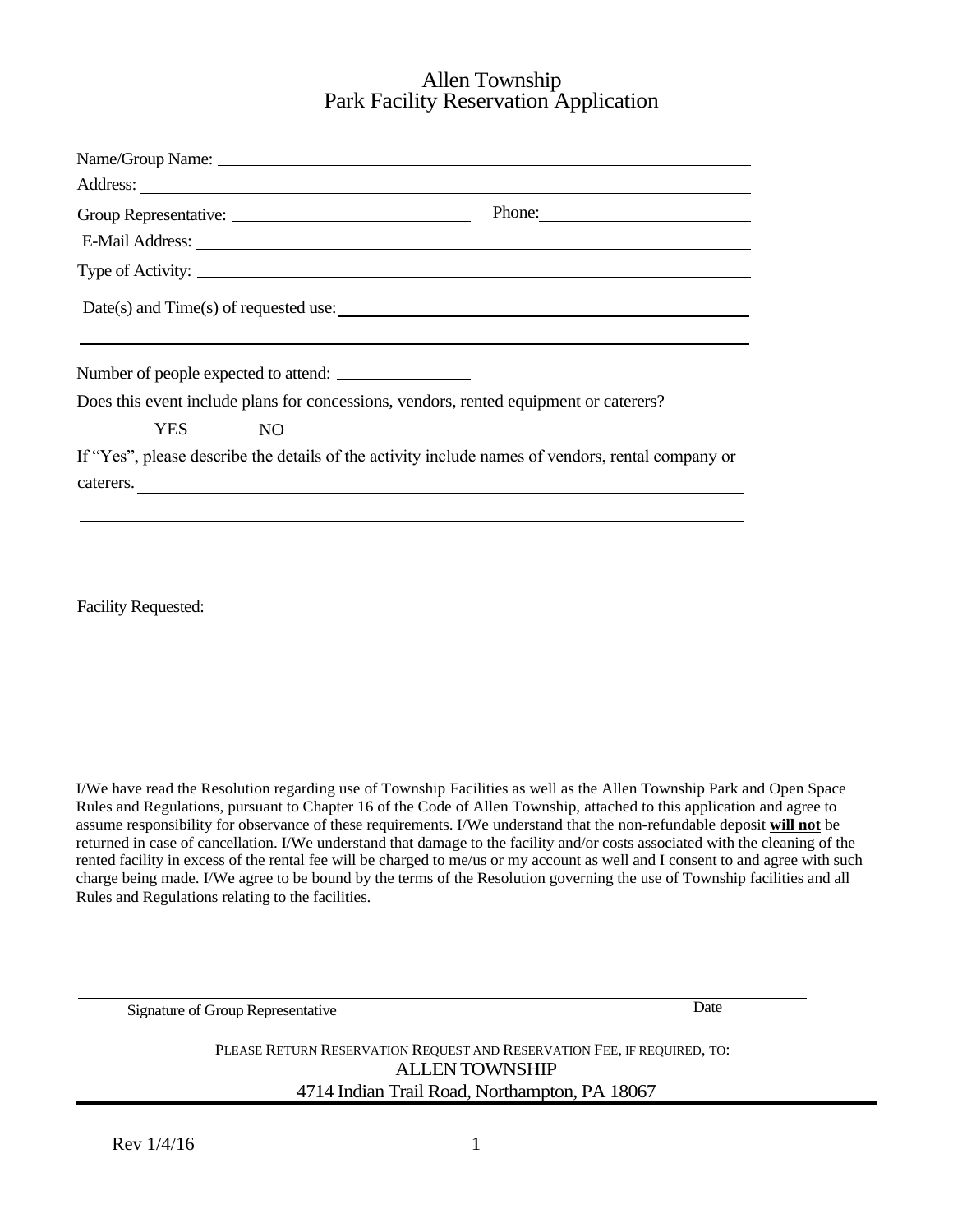### -RECEIPT OF PAYMENT/APPLICATION-

| Disapproval Disapproval Disapproval Disapproval Disapproval Disapproval Disapproval Disapproval Disapproval Disapproval Disapproval Disapproval Disapproval Disapproval Disapproval Disapproval Disapproval Disapproval Disapp |                 |  |  |  |
|--------------------------------------------------------------------------------------------------------------------------------------------------------------------------------------------------------------------------------|-----------------|--|--|--|
| Amount due _________________________________Deposit received ___________________                                                                                                                                               |                 |  |  |  |
| Insurance required? Yes No                                                                                                                                                                                                     | Received (date) |  |  |  |
| Use Fee: $\frac{1}{2}$                                                                                                                                                                                                         | $Check # \_$    |  |  |  |
|                                                                                                                                                                                                                                |                 |  |  |  |
| Concession/Caterer/Vendor? Approved<br>Not Approved                                                                                                                                                                            |                 |  |  |  |
| Name                                                                                                                                                                                                                           |                 |  |  |  |
| Additional fees and charges experience and the state of the state of the state of the state of the state of the state of the state of the state of the state of the state of the state of the state of the state of the state  |                 |  |  |  |
| Other Information/Conditions:                                                                                                                                                                                                  |                 |  |  |  |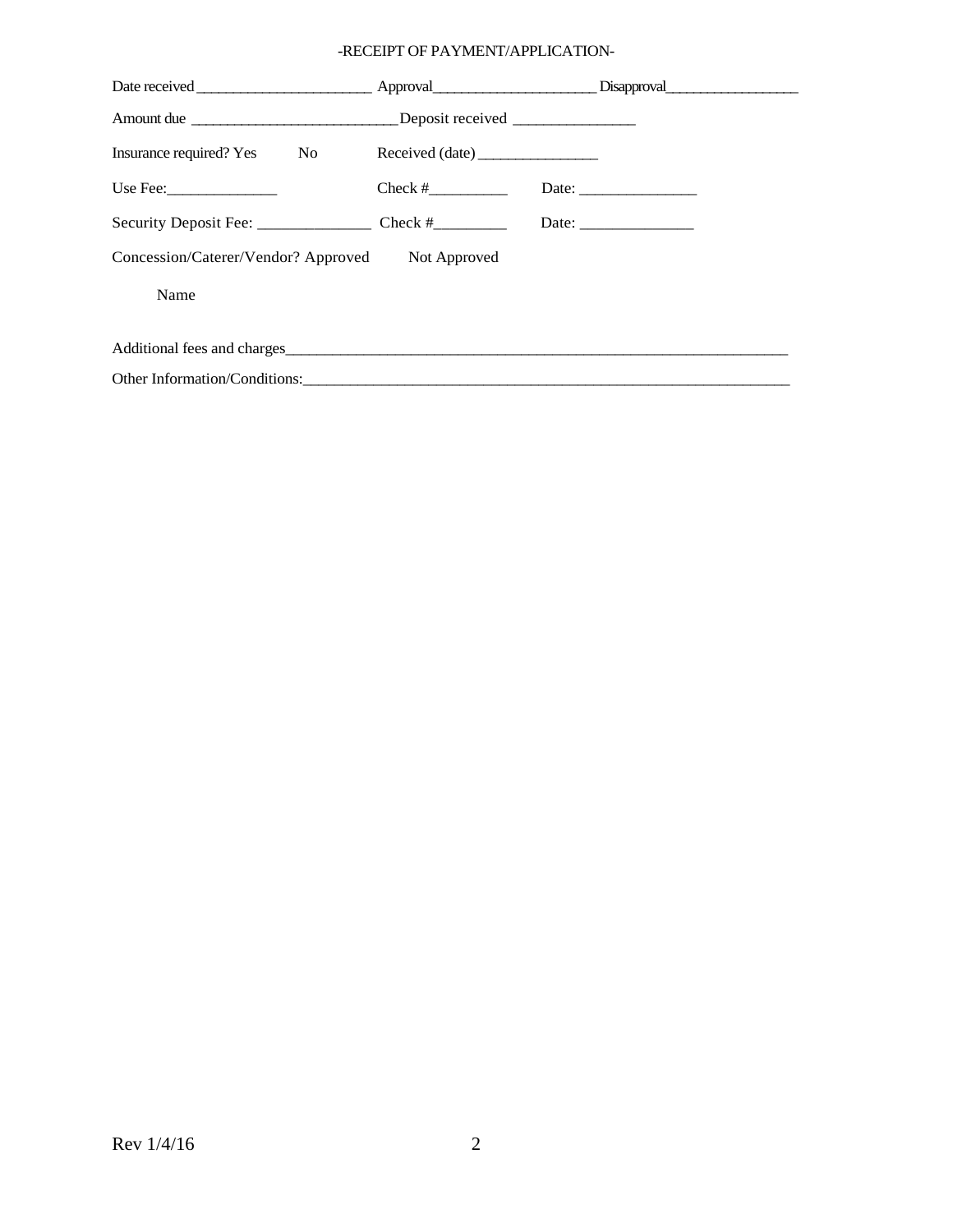### **ALLEN TOWNSHIP PARK FACILITY RESERVATION FEE SCHEDULE**

|                                                                               | TYPE II        | <b>TYPE III</b> | <b>TYPE IV</b> | <b>TYPE V</b>  | TYPE VI        | Security<br>Deposit |
|-------------------------------------------------------------------------------|----------------|-----------------|----------------|----------------|----------------|---------------------|
| <b>Ballfields</b><br>Single Use<br>(does not<br>include<br>pavilion<br>usage) | 30.00          | 50.00           | 100.00         | 150.00         | 150.00         | 100.00              |
| Pavilion<br>(does not<br>include field<br>usage)                              | 35.00          | 50.00           | 100.00         | 225.00         | 125.00         | 100.00              |
| <b>Basketball</b><br>Court (does<br>not include<br>pavilion<br>usage)         | 10.00          | 25.00           | 40.00          | 100.00         | 75.00          | 75.00               |
| Volleyball<br>Court (does<br>not include<br>pavilion<br>usage)                | 10.00          | 25.00           | 40.00          | 100.00         | 100.00         | 100.00              |
| Soccer/Multi-<br>Use Field<br>(does not<br>include<br>pavilion<br>usage)      | 10.00          | 25.00           | 40.00          | 200.00         | 150.00         | 100.00              |
| <b>Field House</b>                                                            | $\overline{a}$ | $\overline{a}$  | $\overline{a}$ | $\overline{a}$ | $\overline{a}$ | $\overline{a}$      |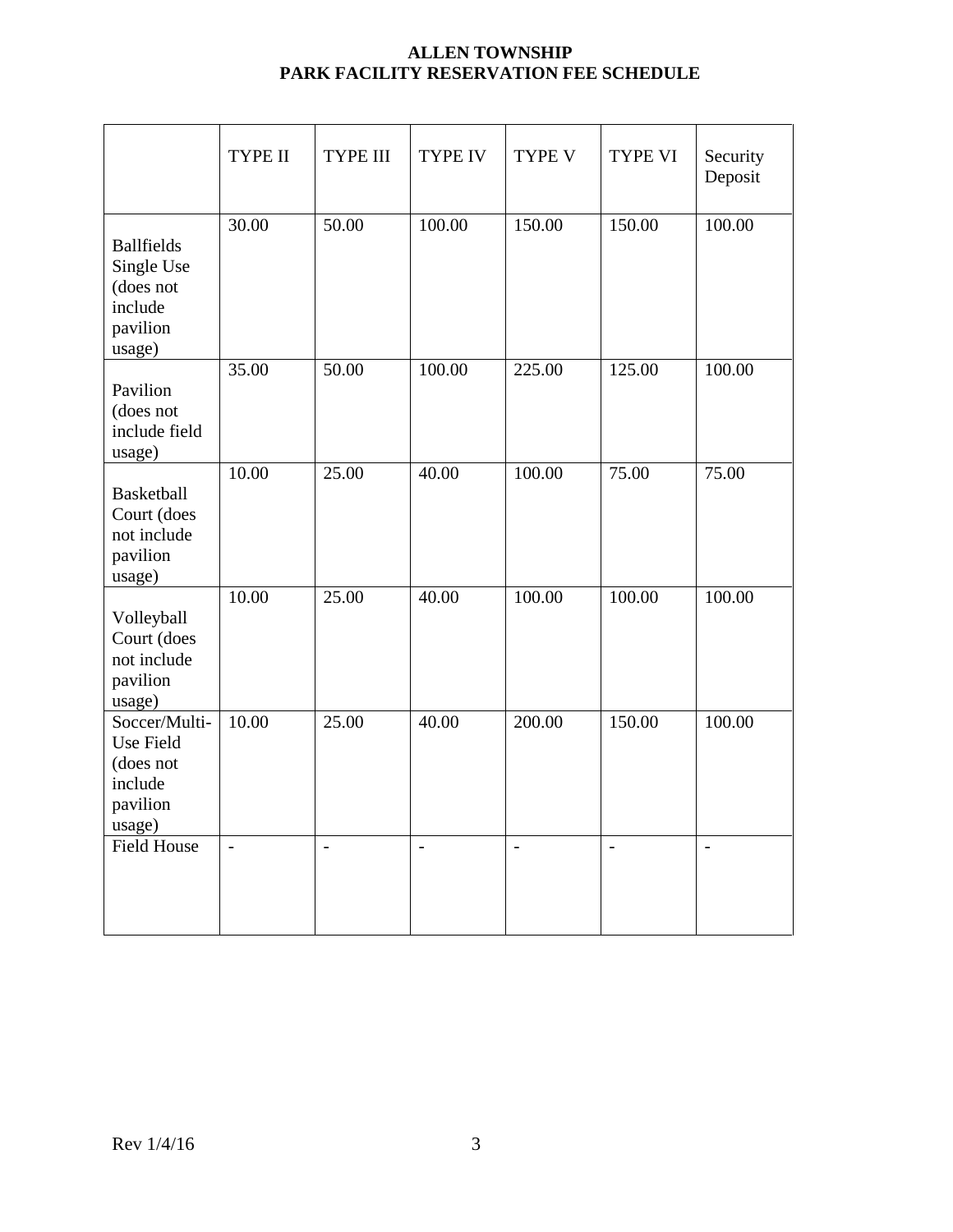### **ALLEN TOWNSHIP, NORTHAMPTON COUNTY, PA RESOLUTION 2017-06**

### **ALLEN TOWNSHIP PARK FACILITY RESERVATION POLICY**

All individuals or groups who desire to reserve township facilities are required to comply with the following guidelines.

#### **Application Procedure**

- 1. All persons or groups requesting use of Township-owned facilities must submit a completed "Park Facility" Reservation Application<sup>"</sup> or letter of request, along with the appropriate rental fee or deposit required to confirm the reservation.
- 2. Cancellations should be reported to the Township as early as possible. Rental fees, less non-refundable deposits, will be returned as long as the Township receives at least a two‐week advance notice of such cancellation. Rentals unable to be held due to inclement weather will receive a refund.
- 3. The person signing the "Park Facility Reservation Application" is responsible for the condition of the facility and, completing the steps outlined in the Facility Clean-Up Check List.
- 4. All requests shall be reviewed by Township staff and upon approval a "permit" will be issued as a confirmation of the reservation. Use of the facility shall be restricted to the terms specified on the permit issued to the group or individual.
- **5. Organized sports tournaments are limited to reservation and usage of the Savage Road Ballfield and Soccer Areas only.**

#### **General Guidelines**

- 1. All posted rules and regulations of the facility shall be applicable. All persons attending any activity within township facilities must park in the appropriate parking area. No persons are permitted to park in lawn areas, in the fire lane or in the areas designated as parking for emergency services personnel.
- 2. All persons using township facilities are responsible for cleaning the facility before leaving. Tables and chairs should be wiped off and placed in the location in which they were found. Lights and water should be turned off, and when appropriate, doors should be locked upon vacating the facility. If necessary, floors should be swept and/or mopped. All refuse must be gathered and placed in the proper containers. Cans and bottles are to be placed in recycle containers. No trash is to be placed in recycle containers. Refuse receptacles located inside buildings must be emptied and the bags placed in the proper dumpster outside the building. Refuse receptacles located outside will be attended to by township staff.
- 3. Consumption of alcoholic beverages is prohibited within all township facilities.
- 4. All groups or persons reserving township facilities agree to assume responsibility and liability for any damage to property and/or injury to persons incurred through use of the facility and relieve and release the Township of any responsibility for such losses, damage and injuries. Certain groups that are associations and/or incorporated may be required to provide a Certificate of Insurance as proof of liability coverage for the current day/days use. This certificate shall be an original certificate and list the Township as the certificate holder and additional insured.
- 5. In scheduling facilities, township-related or sponsored activities will be given priority over all requests for use of facilities.
- 6. All groups or persons reserving township facilities wishing to include concessions or vendors as part of their scheduled event should notify the Township for approval in advance according to ordinance. All private vendors must register with the Township and may be required to possess an Allen Township Solicitation Permit and provide a certificate of insurance for township files. No parking is permitted in emergency areas.
- 7. Allen Township reserves the right to refuse approval of an application or void a reservation of an individual, family or group for failure to comply with this Resolution. The Allen Township Manager may promulgate specific rules and regulations for Township building usages as the Manager deems necessary, the violation of which may also result in the Township refusing to approve an application or void a reservation granted.
- 8. This resolution amends and supersedes all previous resolutions, addressing Allen Township facilities reservations.

#### **Fees and Charges**

Fees shall be set by separate resolution, from time to time, by the Allen Township Board of Supervisors. For the

 $\text{Rev } 1/4/16$  4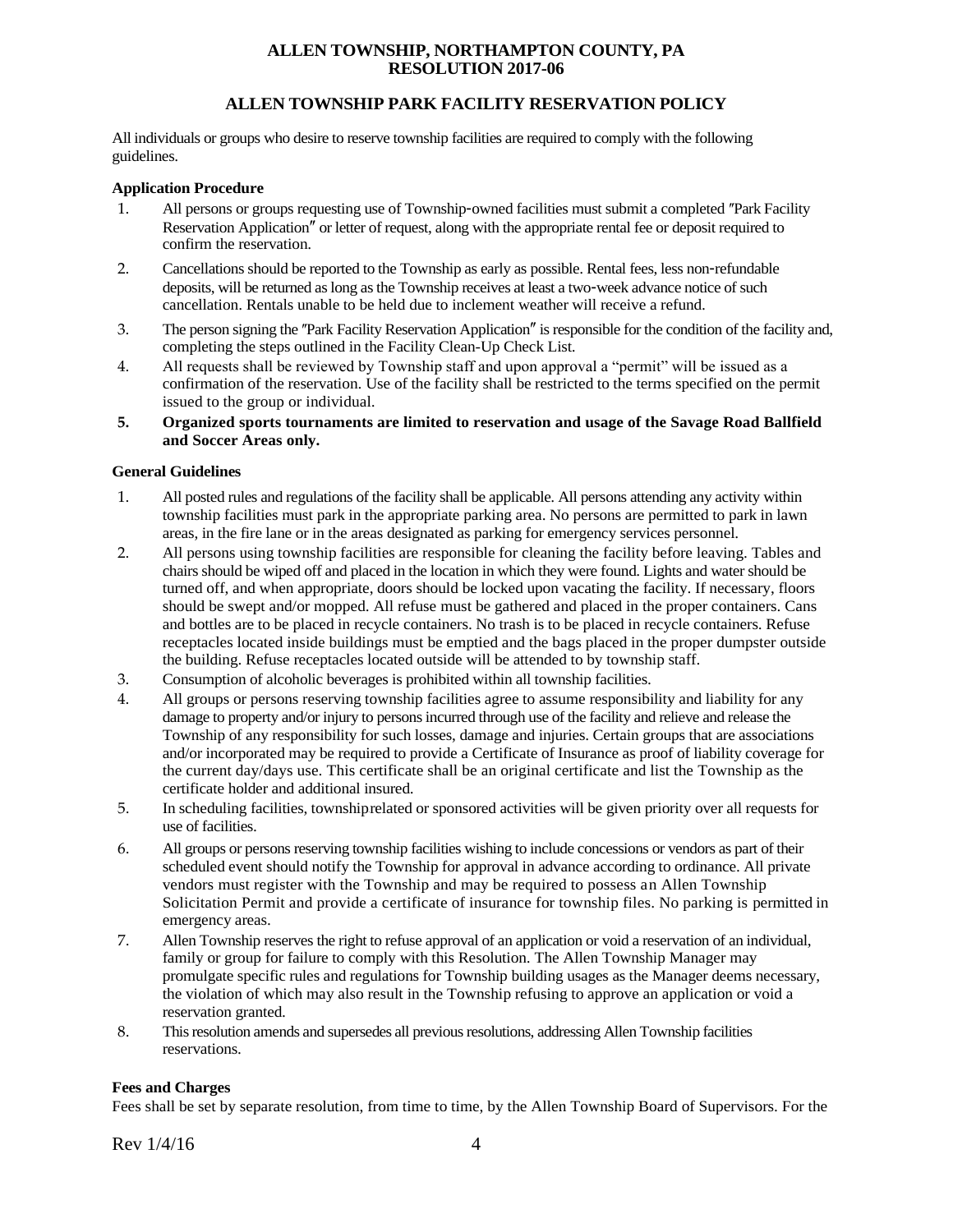purpose of assessing fees for reservation and use of township facilities, groups shall be categorized as explained below:

| TYPE I:   | Programs and activities of the Allen Township Youth Association will receive priority     |
|-----------|-------------------------------------------------------------------------------------------|
|           | use of the ball fields at Township Park facilities.                                       |
| TYPE II:  | Township-based, non-profit organizations, including but not limited to youth and/or adult |
|           | athletic leagues, girl scouts and boy scouts, church groups, service clubs, civic         |
|           | associations, etc.                                                                        |
| TYPE III: | Township residents for private use.                                                       |
| TYPE IV:  | Township-based businesses and their employees.                                            |
| TYPE V:   | Non-resident groups described in Type II.                                                 |
| TYPE VI:  | Non-resident individuals.                                                                 |
|           |                                                                                           |

NOW, THEREFORE, BE IT RESOLVED, and it is hereby resolved by the Board of Supervisors of Allen Township, that the above listed fee schedule is hereby established for the year 2017, retroactive to January 1, 2017. RESOLVED AND ENACTED this 3rd day of January, 2017.

Attest Allen Township Supervisors Jarry Ola Chairman Secretary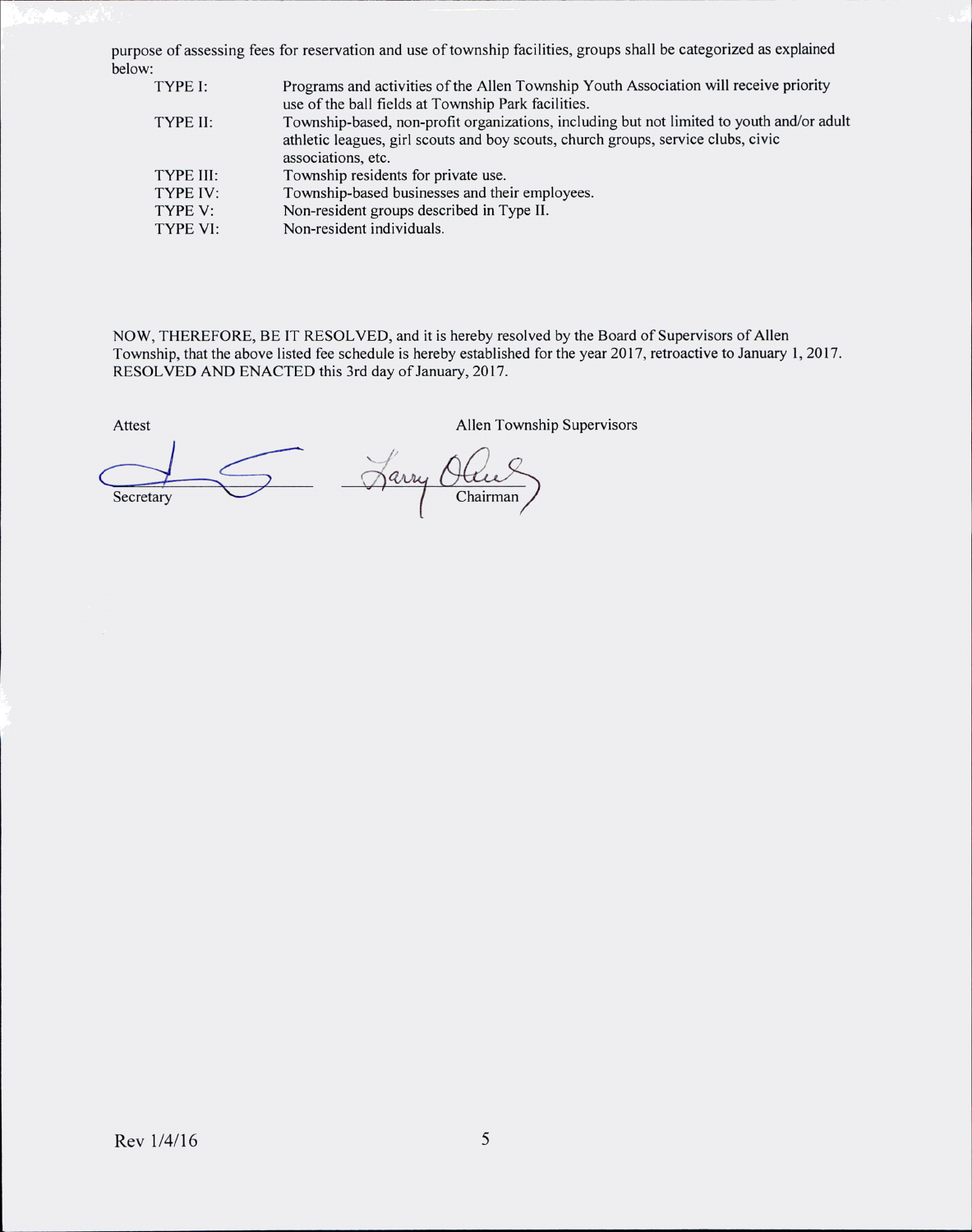# **ALLEN TOWNSHIP PARK FACILITY CLEAN UP CHECK LIST**

## **Persons or group who reserved the facility must complete the following:**

- o Put tables and chairs away (wipe down if necessary)
- o Take down any decorations (reminder no tape, push pins, or glue is permitted on walls)
	- oSweep floors
- oEmpty trash from cans into appropriate dumpsters (recycle/trash)
- oTurn off lights and water

## **\*Reminder**‐ **your rental includes clean up time, please leave facilities as**

**you found it by the end of the rental.**

# **FAILURE TO COMPLETE ANY OF THE ABOVE ITEMS WILL RESULT IN LOSS OF SECURITY DEPOSIT.**

# **Damage to the facility and/or costs associated with cleaning**

# **of the rented facility in excess of the security deposit will**

# **also be charged to your rental.**